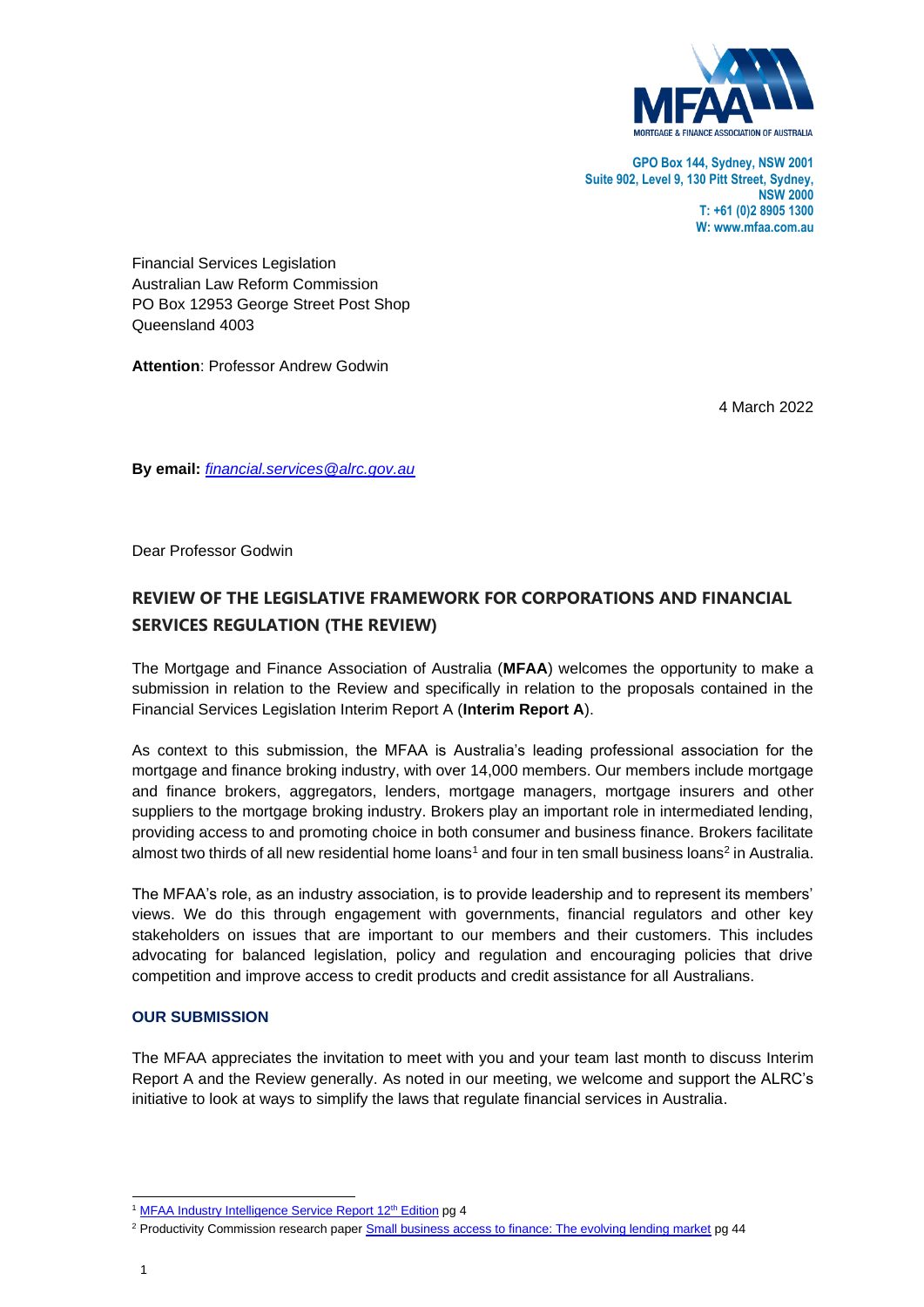The mortgage and finance broking industry has experienced many years of intense reform, implementing several key regulatory reform programs through the COVID-19 global pandemic while continuing to support consumers and businesses to access critical finance. While these regulatory reform programs ultimately, in our view, drive good customer outcomes, as identified by the ALRC, there is significant opportunity to simplify and modernise what we consider has become an unnecessarily complex, duplicative and often-times impenetrable legislative framework. We particularly welcome the ALRC's whole-of-framework approach – that it is reviewing not just the Corporations Act, but also its inter-relation with other parts of the financial services legislative regime including the ASIC Act and the National Consumer Credit Protection Act (**NCCP**).

Our submission focusses on how the financial services law can be simplified and streamlined for the benefit of the mortgage and finance broking industry. As the mortgage and finance broking industry is largely regulated by the NCCP and ASIC Act, not the Corporations Act, we have made limited comment on the consultation specific questions within Interim Report A.

Our responses to the consultation specific questions can be found in **Annexure A**.

We also make the key recommendations below to support the ALRC in its work.

### **RECOMMENDATION 1: REMEDIATE GAPS IN THE CURRENT REGULATORY FRAMEWORK**

Trust and confidence in the mortgage and finance broking industry has been strengthened through a powerful combination of both self-regulatory and legislative reforms including the unrivalled mortgage broker best interest duty, remuneration reforms and the information sharing and reporting of misconduct reforms including the reference checking protocol and the breach reporting regime.

As highlighted above, the implementation of the post-Royal Commission's significant and complex regulatory reform program has had unintended consequences for the mortgage and finance broking industry. These unintended consequences, in our view, have arisen partially because of the already complex financial services legislative framework.

While we understand the ALRC is currently seeking submissions in relation to the proposals it makes and questions it asks within Interim Report A, we believe that there are also further opportunities for Government to enhance the efficiency of some of the recent reforms that affect the mortgage and finance broking industry.

### *Reference checking protocol<sup>3</sup>*

Whilst a robust reference checking protocol goes some way to managing the movement of those responsible for misconduct, we believe there is the opportunity to further strengthen the protocol by ensuring that aggregators always form part of the process. At present the reference checking legislation and protocol requires that a reference be provided to the broker's licensee. It is important to recognise that aggregators perform an important gatekeeper compliance function within the mortgage and finance broking industry.

Aggregators will be involved in the reference checking process when brokers are credit representatives or will become credit representatives of an aggregator. However, many small business mortgage brokers have their own license and do not operate under the license of the aggregator. That means that in a very large number of cases, the aggregator is excluded from the reference-checking process entirely, and in many instances the broker is – in effect – providing their own reference.

<sup>3</sup> MFAA Submission on CP 333 Reference Checking and Information Sharing dated 28 January 2021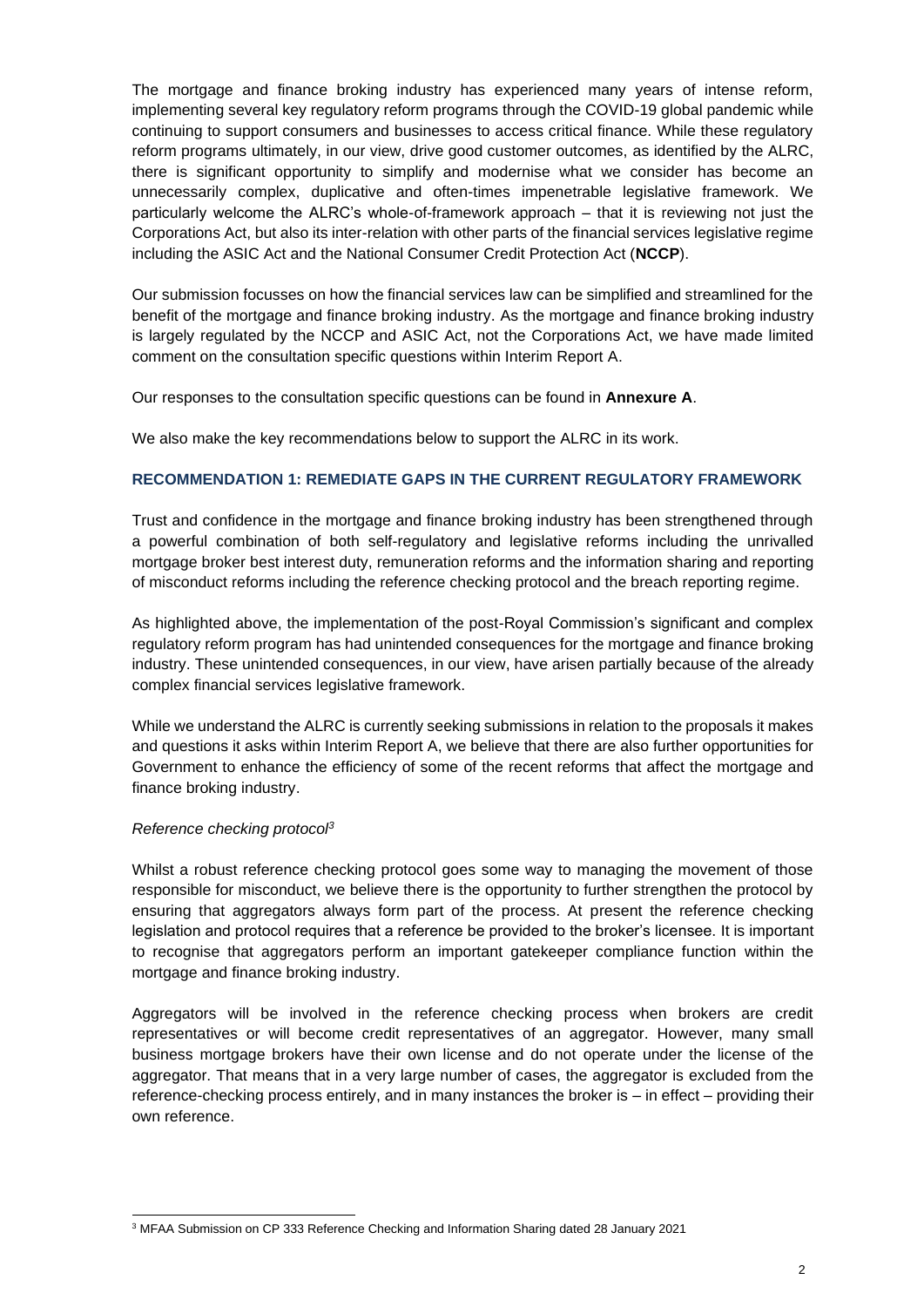#### *Breach reporting<sup>4</sup>*

Whilst licensees are required to report a breach to ASIC, they are not required to share the report with the aggregator in circumstances where the aggregator is not the licensee. Similar to our recommendations with respect to reference checking, we believe there is an opportunity to strengthen the legislation to ensure that aggregators have greater visibility of breaches reported to ASIC on brokers that hold their own licenses. For transparency we also believe it is important to share breach reports made about a broker with that broker if the sharing of that report does not jeopardise any ongoing investigation.

### *Design and Distribution Obligations (DDO)*

Mortgage brokers are subject to a best interest duty in the same way as financial advisers. Financial advisers are exempt from meeting several obligations under DDO when providing personal advice to clients. While the legislative and policy intent<sup>5</sup> is to similarly exempt mortgage brokers from these obligations, because personal advice is not a concept in the NCCP, the law in this area needs to be amended. 6

We continue to engage with Treasury and ASIC in relation to these matters of importance to the mortgage and finance broking industry. The simplification work undertaken by the ALRC will assist in alleviating similar unintended consequences in future.

## **RECOMMENDATION 2: PRIORITISE DIGITISING THE CORPORATIONS ACT AND ASSOCIATED REGULATIONS**

We understand the Review is vast and multi-year and many of the recommendations and proposals made by the ALRC will likely not be implemented for some time. The pace of change in the postpandemic environment has obviously accelerated the trend to digitisation – some use the term 'quantum leap'. To remain competitive, organisations are doing things better, more quickly and in smarter more innovative ways. The current environment presents a great opportunity for the ALRC and for the Government to achieve some 'quick wins' by utilising available technology to drive accessibility and readability of the Corporations Act and associated legislation.

While we understand that the focus on regulatory design will occur in the second phase of the Review, regtech offers an almost immediate solution to make the Corporations Act vastly more effective and efficient at the same time. Digitised rulebooks are increasingly being implemented both in Australia and overseas, moving rules into digital formats, adding electronic tags to regulatory texts to enable these to be machine-readable and facilitating automated regulatory searches. One example is the NSW Government initiative to create a digital version of its Community Gaming Regulation 2020 on its new rules-as-code platform which now allows industry to navigate the regulation quickly and easily. Other state-based jurisdictions are also well advanced in this area.

We understand the conversion from its current from to a machine-readable format is already currently being considered and investigated by the ALRC. <sup>7</sup> As part of progressing the Federal Government's Deregulation Agenda, the move from HTML to XML should be a matter of priority at the Commonwealth level.

<sup>4</sup> MFAA Submission on CP 340 draft RG 78 and Information Sheet dated 2 June 2021: 918fbd76090cdef3a3e26985f1fd47d495a93e09.pdf (sanity.io)

<sup>&</sup>lt;sup>5</sup> Update on the Design and Distribution Obligations (DDO) regime | Treasury.gov.au

<sup>6</sup> MFAA Submission to Consultation Paper 325: Product Design and Distribution Obligations dated 11 March 2020 df8bc9e4f223647d035b560e3a4539a897b3d268.pdf (sanity.io)

<sup>7</sup> FSL3-Navigability-of-Legislation.pdf (alrc.gov.au)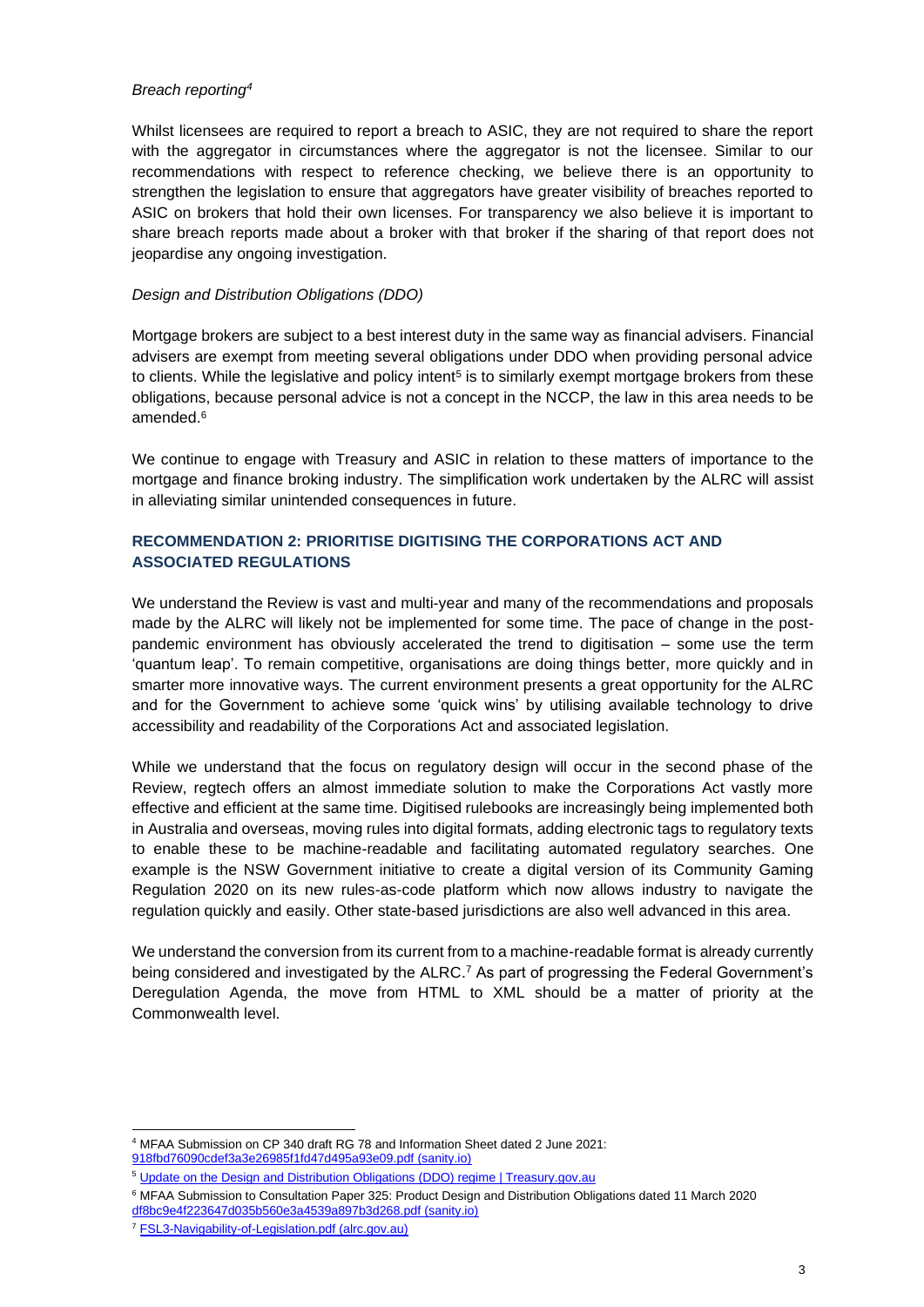### **RECOMMENDATION 3: CONSOLIDATE REGULATION OF CREDIT INTO A SINGLE ACT**

The NCCP provides a useful example of legislation like the Corporations Act which has become more complex because of 'add ons' over time. The NCCP initially was usefully split into two parts ie the Credit Code which generally dealt with matters relating to documenting and managing credit products and the main part of the NCCP which dealt with licensing matters.

Recently, the accessibility of the law has been lessened by the introduction of a suite of financial services reforms in October 2021 including the breach reporting and the 'notify, investigate and remediate' obligations, design and distribution obligations, deferred sales model for add-on insurances, anti-hawking and the reference checking and information sharing requirements. These laws were introduced by way of simultaneous amendments to the NCCP and the Corporations Act without clear separation into individual schedules within each statute.

There is opportunity to streamline laws relating to credit through a single consolidated instrument with subject specific schedules. As an extension of our recommendation to consolidate the regulation of credit within one single statute, we also support Proposal A6 to have a single definition of credit. In doing so, the definition of credit may need to extend to the types of financial accommodation covered by the Corporations Act and ASIC Act regulations that are not captured in the NCCP. These include hire purchase agreements, finance leases, pawnbroking, guarantees, leases of real or personal property and letters of credit.

### **Conclusion**

The MFAA extends its thanks to the ALRC for the opportunity to provide this submission. We look forward to continuing to engage throughout this Review. If you wish to discuss this submission or require further information, please contact me at or

Naveen Ahluwalia at

**Yours sincerely** 



**Mike Felton Chief Executive Officer** Mortgage & Finance Association of Australia